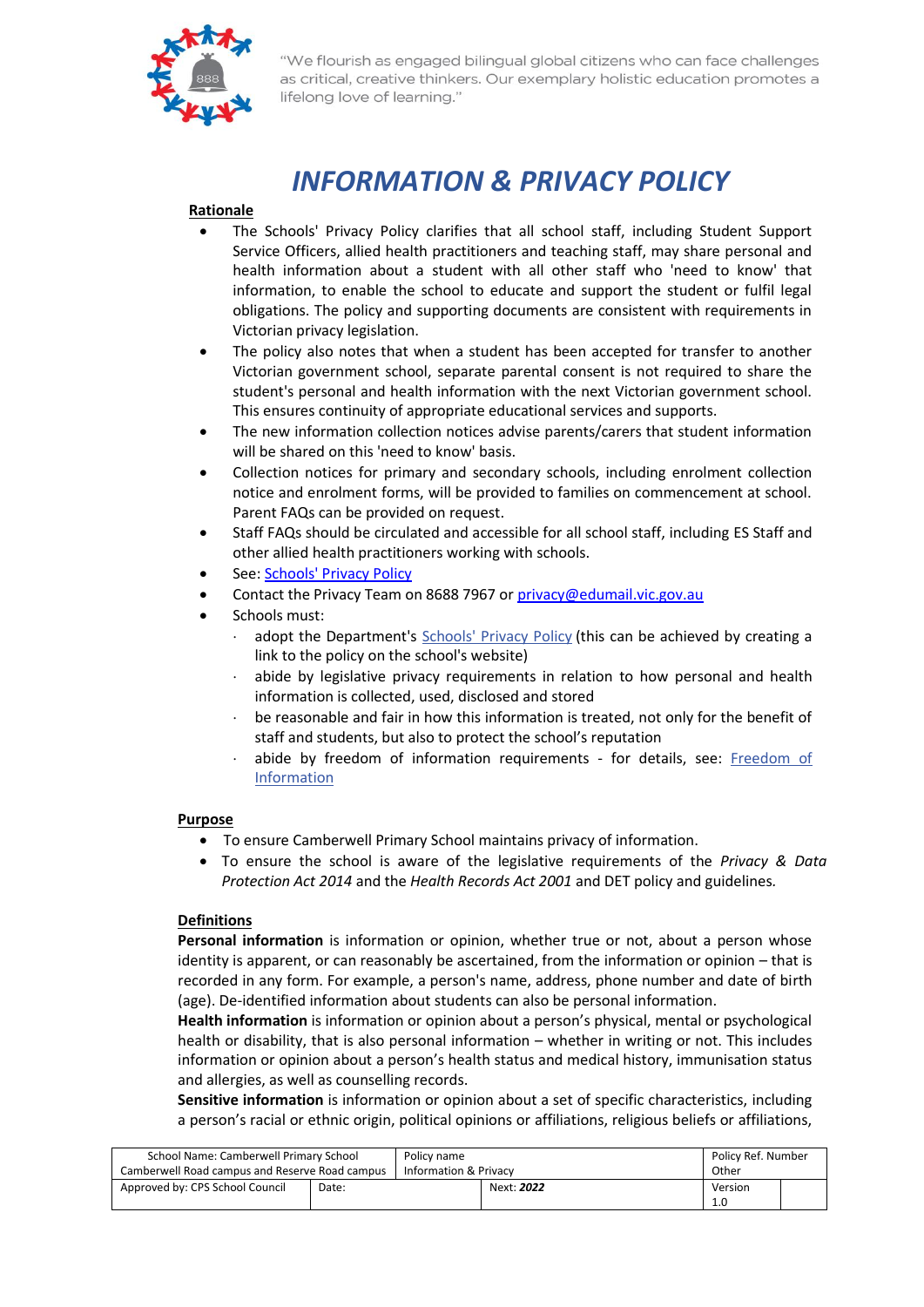

philosophical beliefs, sexual preferences or practices; or criminal record. It also includes health information.

# **Implementation**

- Our school will use the mandatory privacy policy formulated by DET.
- Our school collects the following type of information:
	- information about students and their family, provided by students, their family and others
	- information about job applicants, staff, volunteers and visitors; provided by job applicants, staff members, volunteers, visitors and others.

# How do we collect this information?

Our school collects information in a number of ways, including:

- in person and over the phone: from students and their family, staff, volunteers, visitors, job
- applicants and others
- from electronic and paper documentation: including job applications, emails, invoices,
- enrolment forms, letters to our school, consent forms (for example: enrolment, excursion,
- Student Support Services consent forms), our school's website or school-controlled social
- media
- through online tools: such as apps and other software used by our school
- through any CCTV cameras located at our school.

# Collection notices

When our school collects information about you, our school takes reasonable steps to advise you of certain matters. This includes the purpose of the collection, and how to access, update and correct information held about you. For information about students and their families, a collection notice is provided to parents (or mature minor students) upon enrolment.

#### Unsolicited information about you

Our school may receive information about you that we have taken no active steps to collect. If permitted or required by law, our school may keep records of this information. If not, we will destroy or de-identify the information when practicable, lawful and reasonable to do so. Why do we collect this information?

Primary purposes of collecting information about students and their families

Our school collects information about students and their families when necessary to:

- educate students
- support students' social and emotional wellbeing, and health
	- fulfil legal requirements, including to:
	- take reasonable steps to reduce the risk of reasonably foreseeable harm to students, staff and visitors (duty of care)
	- make reasonable adjustments for students with disabilities (anti-discrimination law)
	- provide a safe and secure workplace (occupational health and safety law)
	- enable our school to:
	- communicate with parents about students' schooling matters and celebrate the efforts and achievements of students
	- maintain the good order and management of our school
	- enable the Department to:

| School Name: Camberwell Primary School         |       | Policy name           |            | Policy Ref. Number |         |  |
|------------------------------------------------|-------|-----------------------|------------|--------------------|---------|--|
| Camberwell Road campus and Reserve Road campus |       | Information & Privacy |            | Other              |         |  |
| Approved by: CPS School Council                | Date: |                       | Next: 2022 |                    | Version |  |
|                                                |       |                       |            |                    |         |  |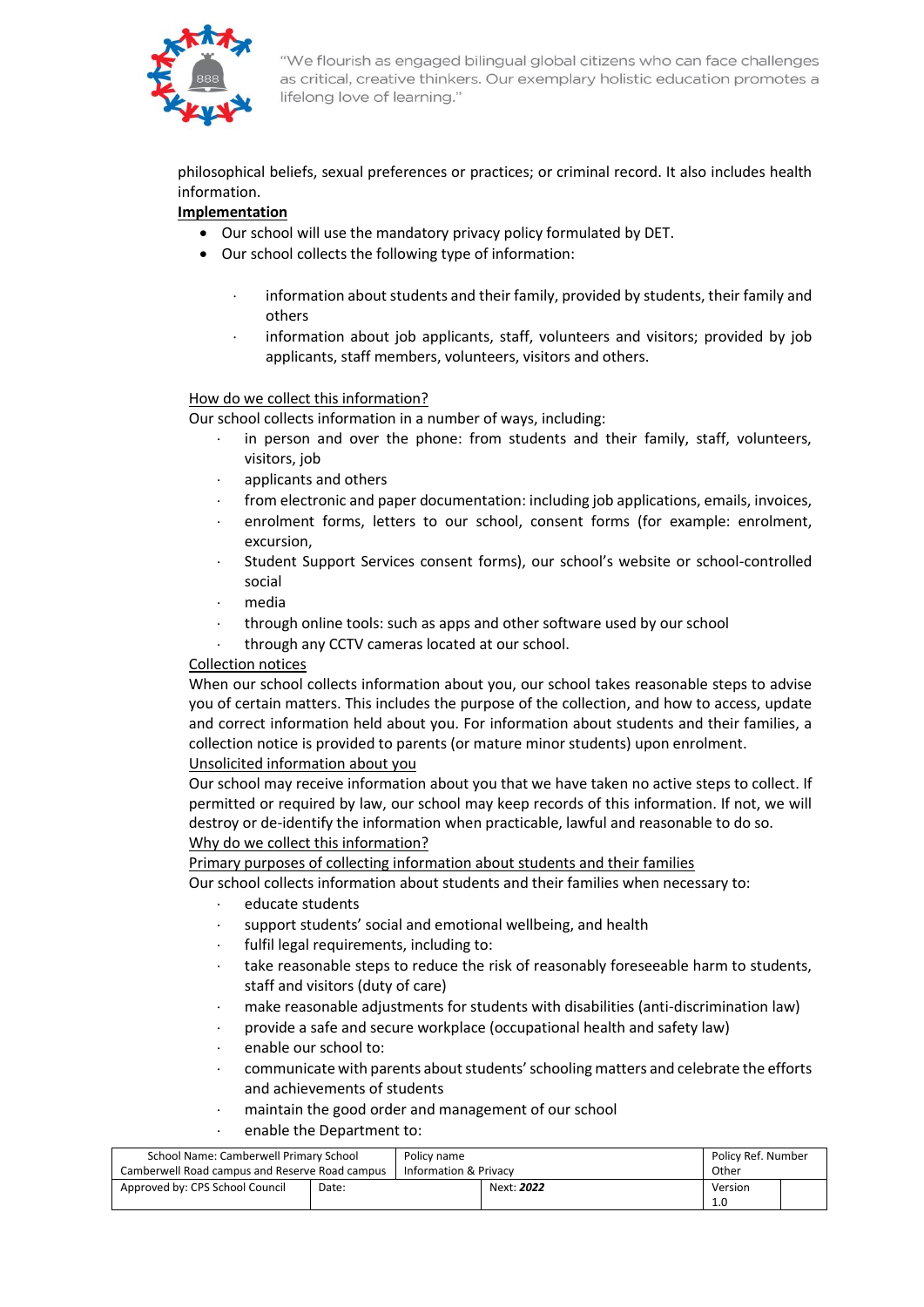

- ensure the effective management, resourcing and administration of our school
- fulfil statutory functions and duties
- plan, fund, monitor, regulate and evaluate the Department's policies, services and functions
- comply with reporting requirements
- investigate incidents in schools and/or respond to any legal claims against the Department, including any of its schools.

#### Primary purposes of collecting information about others

Our school collects information about staff, volunteers and job applicants:

- to assess applicants' suitability for employment or volunteering
- to administer employment or volunteer placement
- for insurance purposes, including public liability and WorkCover
- to fulfil various legal obligations, including employment and contractual obligations, occupational health and safety law and to investigate incidents
- to respond to legal claims against our school/the Department.

#### When do we use or disclose information?

Our school uses or discloses information consistent with Victorian privacy law, as follows:

- for a primary purpose as defined above
- for a related secondary purpose that is reasonably to be expected for example, to enable the school council to fulfil its objectives, functions and powers
- with notice and/or consent including consent provided on enrolment and other forms
- when necessary to lessen or prevent a serious threat to:
- a person's life, health, safety or welfare
- the public's health, safety or welfare
- when required or authorised by law including as a result of our duty of care, antidiscrimination law, occupational health and safety law, reporting obligations to agencies such as Department of Health and Human Services and complying with tribunal or court orders, subpoenas or Victoria Police warrants
- to investigate or report unlawful activity, or when reasonably necessary for a specified law enforcement purpose, including the prevention or investigation of a criminal offence or seriously improper conduct, by or on behalf of a law enforcement agency
- for Departmental research or school statistics purposes
- to establish or respond to a legal claim.

A unique identifier (a CASES21 code) is assigned to each student to enable the school to carry out its functions effectively.

#### Student transfers between Victorian government schools

When a student has been accepted at, and is transferring to, another Victorian government school, our school transfers information about the student to that school. This may include copies of the student's school records, including any health information.

This enables the next school to continue to provide for the education of the student, to support the student's social and emotional wellbeing and health, and to fulfil legal requirements.

#### NAPLAN results

NAPLAN is the national assessment for students in Years 3, 5, 7 and 9, in reading, writing, language and numeracy.

When a student transfers to another Victorian government school, their NAPLAN results are able to be transferred to that next school.

| School Name: Camberwell Primary School         |       | Policy name |                       | Policy Ref. Number |         |  |
|------------------------------------------------|-------|-------------|-----------------------|--------------------|---------|--|
| Camberwell Road campus and Reserve Road campus |       |             | Information & Privacy |                    | Other   |  |
| Approved by: CPS School Council                | Date: |             | Next: 2022            |                    | Version |  |
|                                                |       |             |                       |                    |         |  |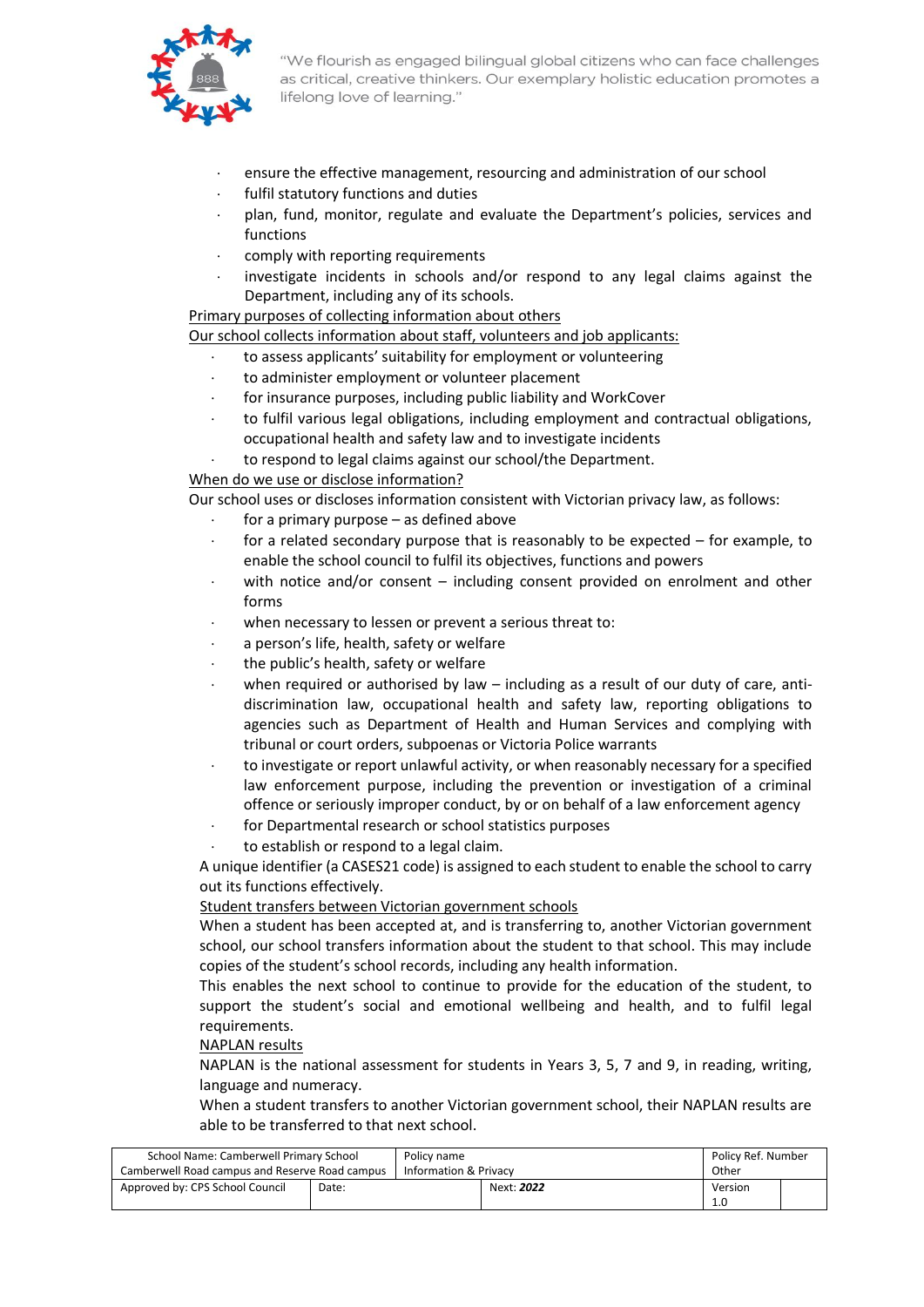

Additionally, a student's NAPLAN results are able to be provided to the student's previous Victorian government school to enable that school to evaluate their education program. Responding to complaints

On occasion our school, and the Department's central and regional offices, receive complaints from parents/carers and others. Our school and/or the Department's central or regional offices will use and disclose information as considered appropriate to respond to these complaints (including responding to complaints made to external organisations or agencies). Accessing your information

All individuals, or their authorised representative(s), have a right to access, update and correct information that our school holds about them.

# Access to student information

Our school only provides school reports and ordinary school communications to parents who have a legal right to that information. Requests for access to other student information must be made by making a Freedom of Information (FOI) application through the Department's Freedom of Information Unit (see below).

In some circumstances, an authorised representative may not be entitled to information about the student. These circumstances include when granting access would not be in the student's best interests or would breach our duty of care to the student, would be contrary to a mature minor student's wishes or would unreasonably impact on the privacy of another person.

#### Access to staff information

School staff may first seek access to their personnel file by contacting the principal. If direct access is not granted, the staff member may request access through the Department's Freedom of Information Unit.

#### Storing and securing information

Our school takes reasonable steps to protect information from misuse and loss, and from unauthorised access, modification and disclosure. Our school stores all paper and electronic records securely, consistent with the Department's records management policy and information security standards. All school records are disposed of, or transferred to the Public Records Office Victoria, as required by the relevant Public Records Office Standard.

When using software and contracted service providers to manage information, our school assesses these according to the appropriate departmental processes. One example of this is that staff passwords for school systems are strong and updated on a regular basis, consistent with the Department's password policy.

#### Updating your information

We endeavour to ensure that information about students, their families and staff is accurate, complete and up to date. To update your information, please contact our school's general office.

#### More information

- [Information for parents](http://www.education.vic.gov.au/Pages/Schools-Privacy-Policy-information-for-parents.aspx)
- [School Privacy Policy](http://www.education.vic.gov.au/Documents/SchoolsPrivacyPolicy-English.docx)—English (docx [108.02kb\)](http://www.education.vic.gov.au/Documents/SchoolsPrivacyPolicy-English.docx)
- [School Privacy Policy](http://www.education.vic.gov.au/Documents/SchoolsPrivacyPolicy-English.pdf)—English (pdf [228.81kb\)](http://www.education.vic.gov.au/Documents/SchoolsPrivacyPolicy-English.pdf)
- Schools' Privacy Policy translations
- FoI and privacy
- To make a FOI application contact:
- Freedom of Information Unit
	- Department of Education and Training
	- 2 Treasury Place, East Melbourne VIC 3002

| School Name: Camberwell Primary School         |       | Policy name |                       | Policy Ref. Number |         |  |
|------------------------------------------------|-------|-------------|-----------------------|--------------------|---------|--|
| Camberwell Road campus and Reserve Road campus |       |             | Information & Privacy |                    | Other   |  |
| Approved by: CPS School Council                | Date: |             | Next: 2022            |                    | Version |  |
|                                                |       |             |                       |                    | 1.0     |  |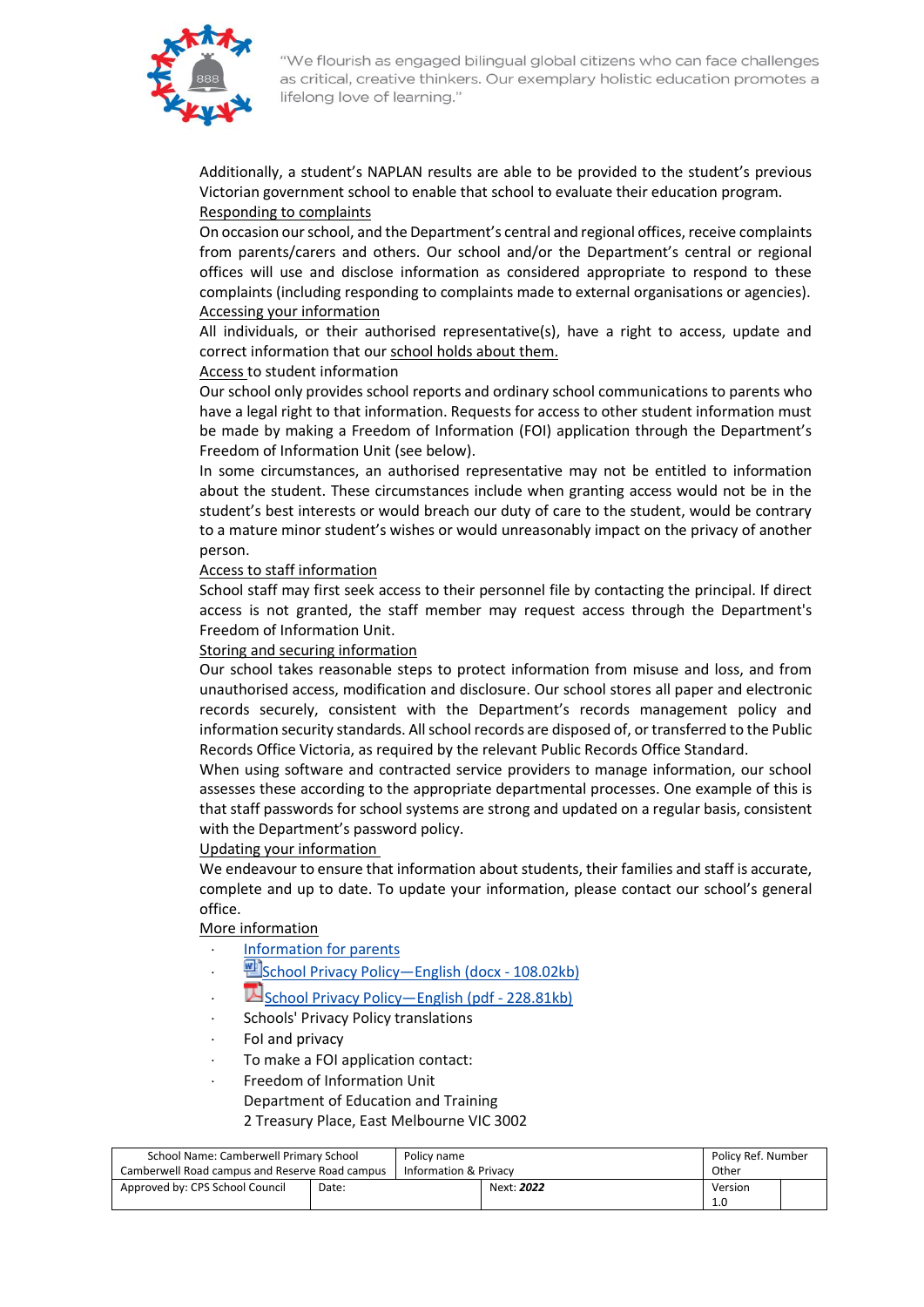

(03) 9637 3961 [foi@edumail.vic.gov.au](mailto:foi@edumail.vic.gov.au) For more information about FOI, se[e freedom of information requests.](http://www.education.vic.gov.au/about/working/Pages/foi.aspx)

 If you have a query or complaint about privacy, please contact: Knowledge, Privacy and Records Branch Department of Education and Training 2 Treasury Place, East Melbourne VIC 3002

(03) 8688 7967 [privacy@edumail.vic.gov.au](mailto:privacy@edumail.vic.gov.au)

- The school will provide an information and privacy notice to all families on enrolment. For a sample notice, please refer to Appendix A.
- Please refer also to the *Freedom of Information (FoI) Policy, Admission Policy, Archives & Records Management Policy, Duty of Care Policy, Parental Disputes Policy, Conducting Research Policy* and the *Transfers Policy*.

# **Evaluation**

• This policy, first developed in this format in April 2019, will be reviewed as part of the school's three-year review cycle or if guidelines change (latest DET update late December 2018).

> Reference: [www.education.vic.gov.au/school/principals/spag/governance/Pages/privacy.aspx](http://www.education.vic.gov.au/school/principals/spag/governance/Pages/privacy.aspx)

# **Appendix A**

The policy applies to all school staff including Principals, teachers, visiting teachers, social workers, wellbeing staff, youth workers, nurses, ESS staff and all other allied health practitioners. This means the 'need to know' framework below also applies to all school staff, whether employees, service providers (contractors) and agents (whether paid or unpaid) of the Department.

# Need to know

All school staff can, and must, share information about a student with other staff who 'need to know' that information to enable the school to:

- **educate** the student (including to plan for individual needs or address barriers to learning)
- support the student's social and emotional wellbeing and health
- fulfil **legal** obligations, including to:
- take reasonable steps to reduce the risk of reasonably foreseeable harm to the student, other students, staff or visitors (duty of care)
- make reasonable adjustments for a student's disability (anti discrimination law)
- provide a safe and secure workplace (occupational health and safety law).

# Deciding who 'needs to know'

Subject to the Principal's direction, each staff member decides who needs to know specific, relevant information about a student, based on the 'need to know' framework.

Sharing relevant information with other staff who 'need to know' is very different from idle conversation or gossip.

| School Name: Camberwell Primary School         |       | Policy name |                       | Policy Ref. Number |         |  |
|------------------------------------------------|-------|-------------|-----------------------|--------------------|---------|--|
| Camberwell Road campus and Reserve Road campus |       |             | Information & Privacy |                    | Other   |  |
| Approved by: CPS School Council                | Date: |             | Next: 2022            |                    | Version |  |
|                                                |       |             |                       |                    |         |  |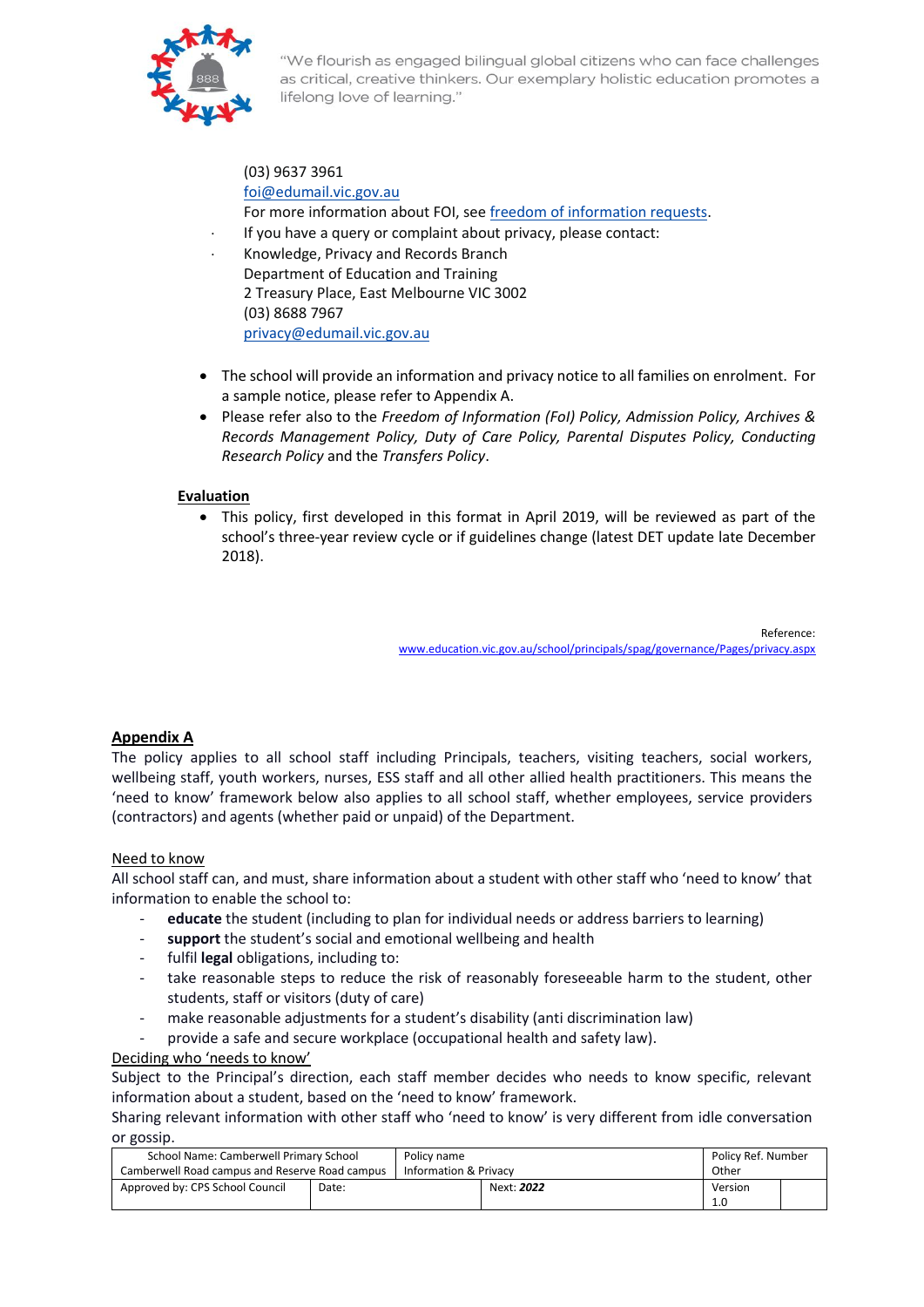

School staff are entrusted with a large amount of important information about students. Staff must treat all such personal and health information sensitively and respectfully, and not share it other than on this 'need to know' basis.

What information and records can be transferred to a student's next Victorian government school?

When a student has been accepted at another Victorian government school, the current school can provide personal and health information about the student to that next school. This can occur in any, and all, of the following ways:

- verbally: principal to principal (or authorised representatives)
- on paper: by providing copies of the student's records (including any health reports) to that next school
- electronically: including through the CASES21 transfer function; the Student Online Case System (SOCS) and/or via email.

Principals (or authorised representatives) determine what information to provide to that next Victorian government school based on the 'need to know' framework:

What information does the next school 'need to know' to properly educate or support the student, and fulfil the school's legal obligations?

# 'NEED TO KNOW' framework

#### Duty of Care

A school's duty of care to students means that the Principal or other member of the Leadership Team needs to know about any **reasonably foreseeable risk of harm** to **anyone** because of the student's behaviour, disability, family circumstances or any other relevant circumstances related to the student. So, for example, if there is a reasonably foreseeable risk to anyone because the student:

- displays violent behaviours
- is a victim or perpetrator of bullying, assault or age-inappropriate sexualised behaviours
- has emotional, wellbeing or self-harm issues

then staff must inform the Principal (or other member of the School Leadership Team).

The Principal will then share relevant information with any other staff member who needs to know because they work with, or supervise, the student. Staff must provide the Principal with enough relevant information required to adequately fulfil their own duty of care – so that the Principal can fulfil her/his duty of care too.

Importantly, when there is a reasonably foreseeable risk of harm, staff should act on that information and share the information with other staff who 'need to know', even if the student or parent/carer asks that information not be shared.

#### Anti-discrimination law

A school's obligation to provide **reasonable adjustments** for students with disabilities (regardless of whether they are eligible under the Program for Students with Disabilities) means that relevant information about a student's disability and their needs must be shared with all staff who work with or supervise that student.

This is required to enable the school to make properly informed decisions about what adjustments are reasonable, and then to implement those adjustments.

This may also be required to meet the duty of care to that student (for example, a student with a medical condition who may require treatment).

This means that relevant information must be shared with staff who work with or supervise that student, to enable them to:

understand the student's disability and how it affects their learning and social or emotional wellbeing

| School Name: Camberwell Primary School         |       | Policy name |                       | Policy Ref. Number |         |  |
|------------------------------------------------|-------|-------------|-----------------------|--------------------|---------|--|
| Camberwell Road campus and Reserve Road campus |       |             | Information & Privacy |                    | Other   |  |
| Approved by: CPS School Council                | Date: |             | Next: 2022            |                    | Version |  |
|                                                |       |             |                       |                    | 1.0     |  |